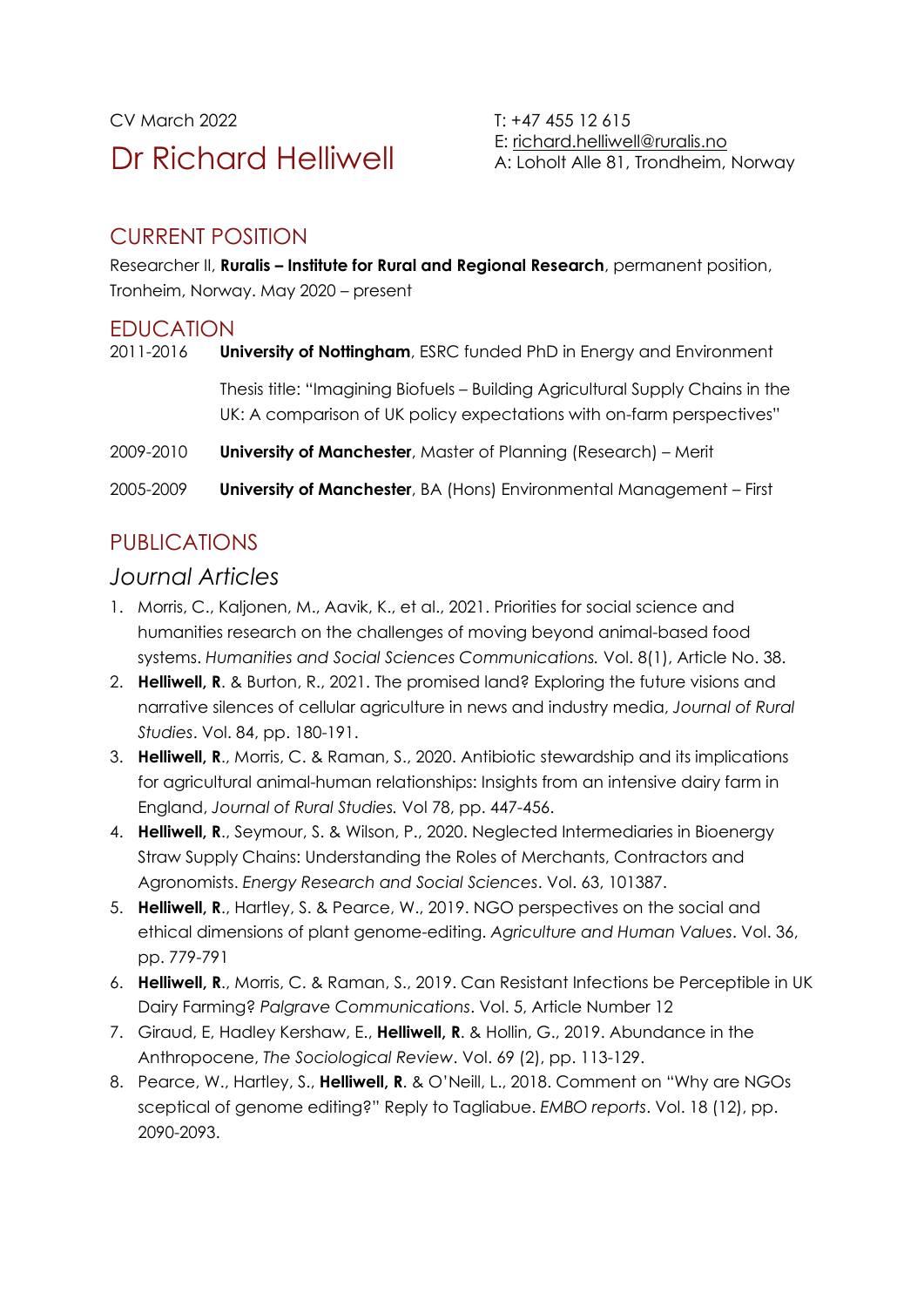- 9. **Helliwell, R**., 2018. Where did the marginal land go? Farmers perspectives on marginal land and its implications for adoption of dedicated energy crops. *Energy Policy*. Vol. 117, pp. 166-172.
- 10. **Helliwell, R**., Hartley, S. Pearce, W. & O'Neill, L., 2017. Why are NGOs sceptical of genome editing? *EMBO reports*. Vol. 18 (12), pp. 2090-2093
- 11. **Helliwell, R**., & Tomei, J., 2017. Practicing Stewardship? EU Biofuels Policy and certification in the UK and Guatemala. *Agriculture and Human Values*. Vol. 34 (2), pp. 473-484
- 12. Morris, C., **Helliwell, R**. & Raman, S., 2016. Framing the Agricultural use of Antibiotics and Antimicrobial Resistance in UK National Newspapers and the Farming Press. *Journal of Rural Studies*, Vol. 45, pp. 43-54
- 13. Tomei, J. & **Helliwell, R**., 2016. Food versus fuel? Going beyond biofuels. *Land Use Policy*, Volume 56, pp. 320-326
- 14. Raman, S., Mohr, A., **Helliwell, R**., Ribeiro, B., Shortall, O., Smith, R. & Millar, K., 2015. Integrating social and value dimensions into sustainability assessment of lignocellulosic biofuels. *Biomass and Bioenergy*. Vol. 82, pp. 49-62

# *Book chapters*

- 1. Shortall, O. & **Helliwell**, R., 2021, Marginal land for bioenergy crop production: Ambiguities, contradictions, and cultural significance in policy and farmer discourses. In *Political Ecology of Industrial Crops* edited by Abubakari Ahmed and Alexandros Gasparatos. Abingdon, Routledge.
- 2. Mohr, A., Shortall, O., **Helliwell, R**. & Raman, S., 2016. How should land be used?: bioenergy and responsible innovation in agricultural systems. In: I. Gordon & H. Prins, eds. Food Production and Nature Conservation: Conflicts and Solutions, London: Earthscan (Routledge)

# GRANTS AND EXTERNAL FUNDING SECURED

- 1. **CORE Organic ETR-NET** ROAM-FREE: RObust Animals in sustainable Mixed FREE-range systems (Project No. 332815). Role: Co-Applicant. Co-I WP3 "Biodiversity and sustainability of mixed free-range systems with pigs". Approx. 1 million EUR (approx. 100 000 EUR to Ruralis)
- 2. **Research Council of Norway** SYNAGRI: Developing synergies between the bioeconomy and regional food systems for a sustainable future (Project No. 325403). Role: Lead Applicant, PI. and WP leader. Approx. 12 million NOK (approx. 8.3 million to Ruralis)
- 3. **Research Council of Norway** LIMBO: Evaluating emerging AMR threats and future capacity for action in Norwegian livestock agriculture (Project No. 320715). Role: Lead Applicant, PI. and WP leader. Approx 11 million NOK (approx.. 6.2 million to Ruralis)

### RESEARCH PROJECTS

2022 – 2024 SYNAGRI: Developing synergies between the bioeconomy and regional food systems for a sustainable future. Research Council of Norway. Role: Project Leader and WP leader.